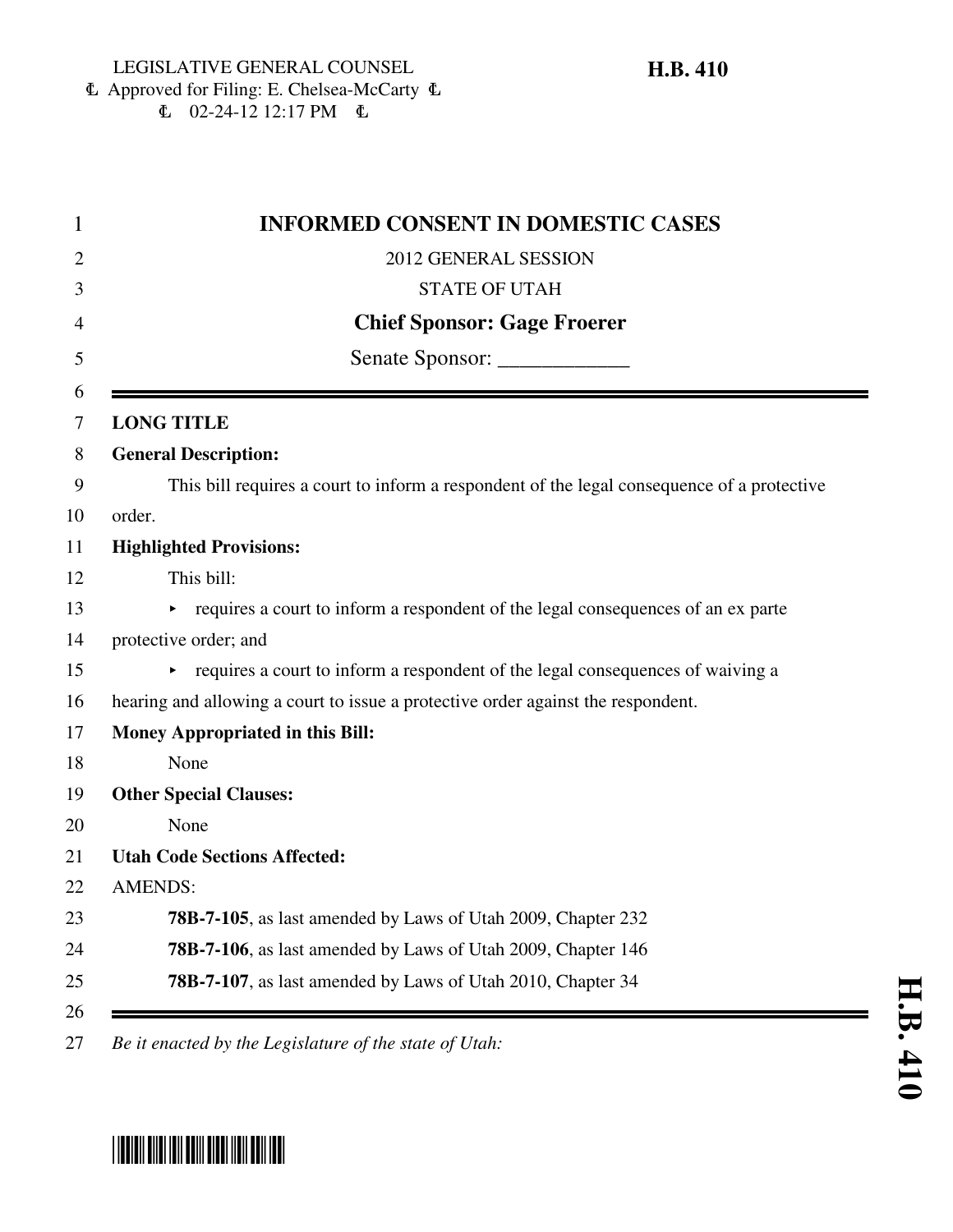28 Section 1. Section **78B-7-105** is amended to read:

29 **78B-7-105. Forms for petitions and protective orders -- Assistance.**

30 (1) (a) The offices of the court clerk shall provide forms and nonlegal assistance to 31 persons seeking to proceed under this chapter.

32 (b) The Administrative Office of the Courts shall develop and adopt uniform forms for 33 petitions and orders for protection in accordance with the provisions of this chapter. That 34 office shall provide the forms to the clerk of each court authorized to issue protective orders. 35 The forms shall include:

36 (i) a statement notifying the petitioner for an ex parte protective order that knowing 37 falsification of any statement or information provided for the purpose of obtaining a protective 38 order may subject the petitioner to felony prosecution;

39 (ii) a separate portion of the form for those provisions, the violation of which is a 40 criminal offense, and a separate portion for those provisions, the violation of which is a civil 41 violation, as provided in Subsection 78B-7-106 $(\frac{5}{(6)}$ ;

42 (iii) language in the criminal provision portion stating violation of any criminal 43 provision is a class A misdemeanor, and language in the civil portion stating violation of or 44 failure to comply with a civil provision is subject to contempt proceedings;

45 (iv) a space for information the petitioner is able to provide to facilitate identification 46 of the respondent, such as Social Security number, driver license number, date of birth, 47 address, telephone number, and physical description;

48 (v) a space for the petitioner to request a specific period of time for the civil provisions 49 to be in effect, not to exceed 150 days, unless the petitioner provides in writing the reason for 50 the requested extension of the length of time beyond 150 days;

51 (vi) a statement advising the petitioner that when a minor child is included in an ex 52 parte protective order or a protective order, as part of either the criminal or the civil portion of 53 the order, the petitioner may provide a copy of the order to the principal of the school where the 54 child attends; and

55 (vii) a statement advising the petitioner that if the respondent fails to return custody of 56 a minor child to the petitioner as ordered in a protective order, the petitioner may obtain from 57 the court a writ of assistance.

58 (2) If the person seeking to proceed under this chapter is not represented by an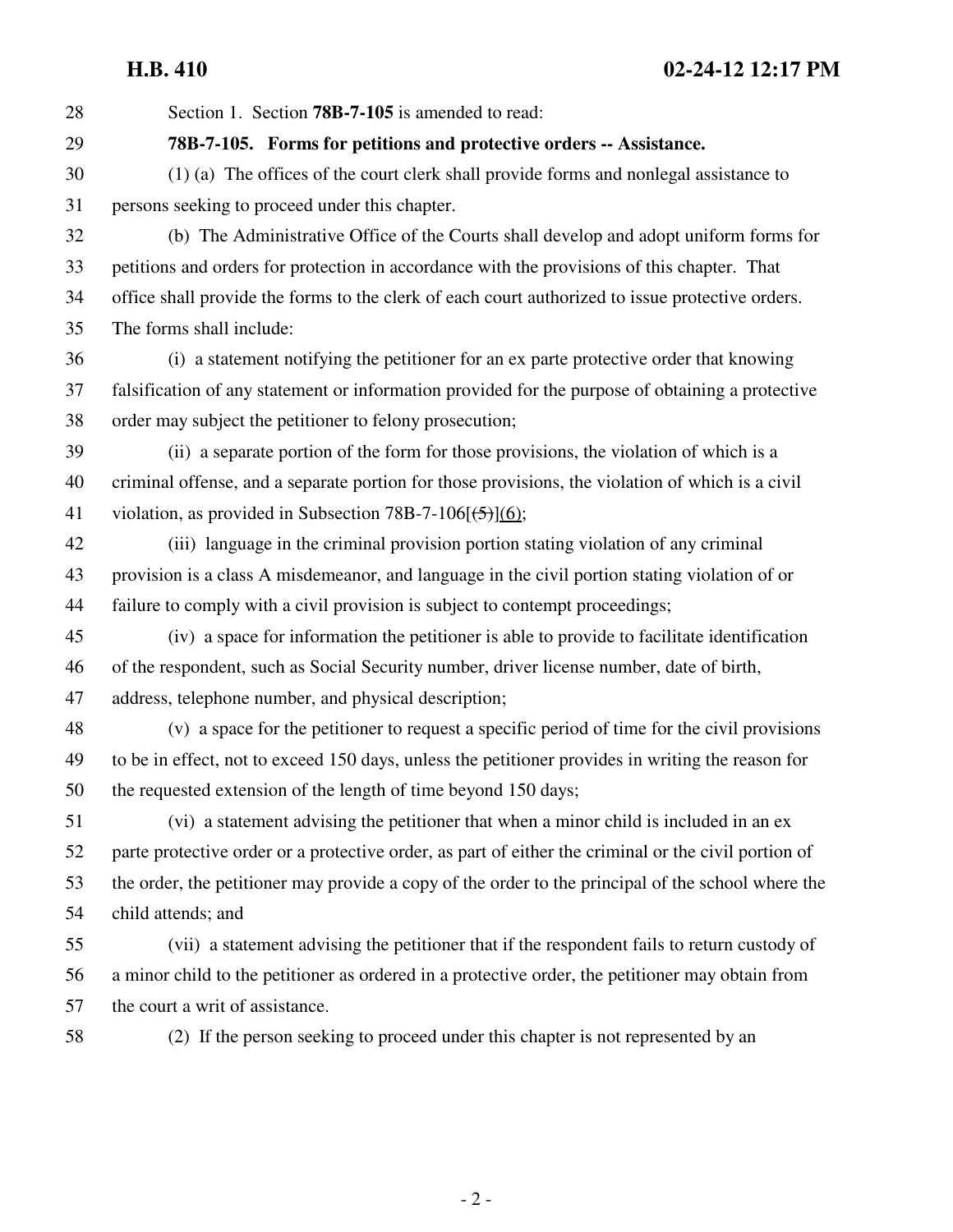| 59 | attorney, it is the responsibility of the court clerk's office to provide:                        |
|----|---------------------------------------------------------------------------------------------------|
| 60 | (a) the forms adopted pursuant to Subsection $(1)$ ;                                              |
| 61 | (b) all other forms required to petition for an order for protection including, but not           |
| 62 | limited to, forms for service;                                                                    |
| 63 | (c) clerical assistance in filling out the forms and filing the petition, in accordance with      |
| 64 | Subsection $(1)(a)$ . A court clerk's office may designate any other entity, agency, or person to |
| 65 | provide that service, but the court clerk's office is responsible to see that the service is      |
| 66 | provided;                                                                                         |
| 67 | (d) information regarding the means available for the service of process;                         |
| 68 | (e) a list of legal service organizations that may represent the petitioner in an action          |
| 69 | brought under this chapter, together with the telephone numbers of those organizations; and       |
| 70 | (f) written information regarding the procedure for transporting a jailed or imprisoned           |
| 71 | respondent to the protective order hearing, including an explanation of the use of transportation |
| 72 | order forms when necessary.                                                                       |
| 73 | (3) No charges may be imposed by a court clerk, constable, or law enforcement agency              |
| 74 | for:                                                                                              |
| 75 | (a) filing a petition under this chapter;                                                         |
| 76 | (b) obtaining an ex parte protective order;                                                       |
| 77 | (c) obtaining copies, either certified or not certified, necessary for service or delivery to     |
| 78 | law enforcement officials; or                                                                     |
| 79 | (d) fees for service of a petition, ex parte protective order, or protective order.               |
| 80 | (4) A petition for an order of protection shall be in writing and verified.                       |
| 81 | (5) (a) All orders for protection shall be issued in the form adopted by the                      |
| 82 | Administrative Office of the Courts pursuant to Subsection (1).                                   |
| 83 | (b) Each protective order issued, except orders issued ex parte, shall include the                |
| 84 | following language:                                                                               |
| 85 | "Respondent was afforded both notice and opportunity to be heard in the hearing that              |
| 86 | gave rise to this order. Pursuant to the Violence Against Women Act of 1994, P.L. 103-322,        |
| 87 | 108 Stat. 1796, 18 U.S.C.A. 2265, this order is valid in all the United States, the District of   |
| 88 | Columbia, tribal lands, and United States territories. This order complies with the Uniform       |
| 89 | Interstate Enforcement of Domestic Violence Protection Orders Act."                               |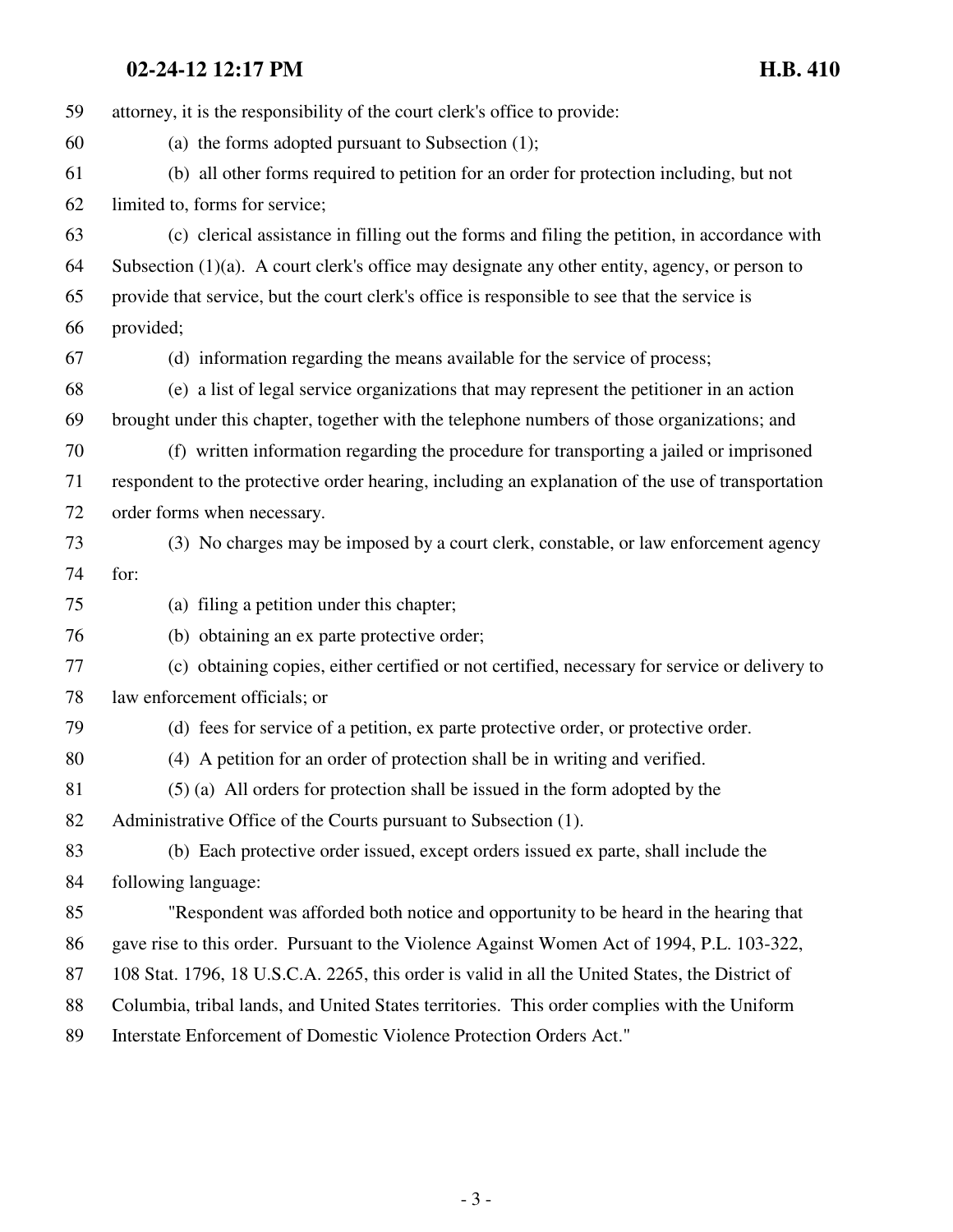## **H.B. 410 02-24-12 12:17 PM**

| 90  | (c) Each protective order issued in accordance with this part, including protective                   |
|-----|-------------------------------------------------------------------------------------------------------|
| 91  | orders issued ex parte, shall include the following language:                                         |
| 92  | "NOTICE TO PETITIONER: The court may amend or dismiss a protective order after                        |
| 93  | one year if it finds that the basis for the issuance of the protective order no longer exists and the |
| 94  | petitioner has repeatedly acted in contravention of the protective order provisions to                |
| 95  | intentionally or knowingly induce the respondent to violate the protective order, demonstrating       |
| 96  | to the court that the petitioner no longer has a reasonable fear of the respondent."                  |
| 97  | Section 2. Section 78B-7-106 is amended to read:                                                      |
| 98  | 78B-7-106. Protective orders -- Ex parte protective orders -- Modification of                         |
| 99  | orders -- Service of process -- Duties of the court.                                                  |
| 100 | (1) If it appears from a petition for an order for protection or a petition to modify an              |
| 101 | order for protection that domestic violence or abuse has occurred or a modification of an order       |
| 102 | for protection is required, a court may:                                                              |
| 103 | (a) without notice, immediately issue an order for protection ex parte or modify an                   |
| 104 | order for protection ex parte as it considers necessary to protect the petitioner and all parties     |
| 105 | named to be protected in the petition; or                                                             |
| 106 | (b) upon notice, issue an order for protection or modify an order after a hearing,                    |
| 107 | whether or not the respondent appears.                                                                |
| 108 | (2) A court may grant the following relief without notice in an order for protection or a             |
| 109 | modification issued ex parte:                                                                         |
| 110 | (a) enjoin the respondent from threatening to commit or committing domestic violence                  |
| 111 | or abuse against the petitioner and any designated family or household member;                        |
| 112 | (b) prohibit the respondent from harassing, telephoning, contacting, or otherwise                     |
| 113 | communicating with the petitioner, directly or indirectly;                                            |
| 114 | (c) order that the respondent is excluded from the petitioner's residence and its                     |
| 115 | premises, and order the respondent to stay away from the residence, school, or place of               |
| 116 | employment of the petitioner, and the premises of any of these, or any specified place                |
| 117 | frequented by the petitioner and any designated family or household member;                           |
| 118 | (d) upon finding that the respondent's use or possession of a weapon may pose a                       |
| 119 | serious threat of harm to the petitioner, prohibit the respondent from purchasing, using, or          |
| 120 | possessing a firearm or other weapon specified by the court;                                          |
|     |                                                                                                       |
|     |                                                                                                       |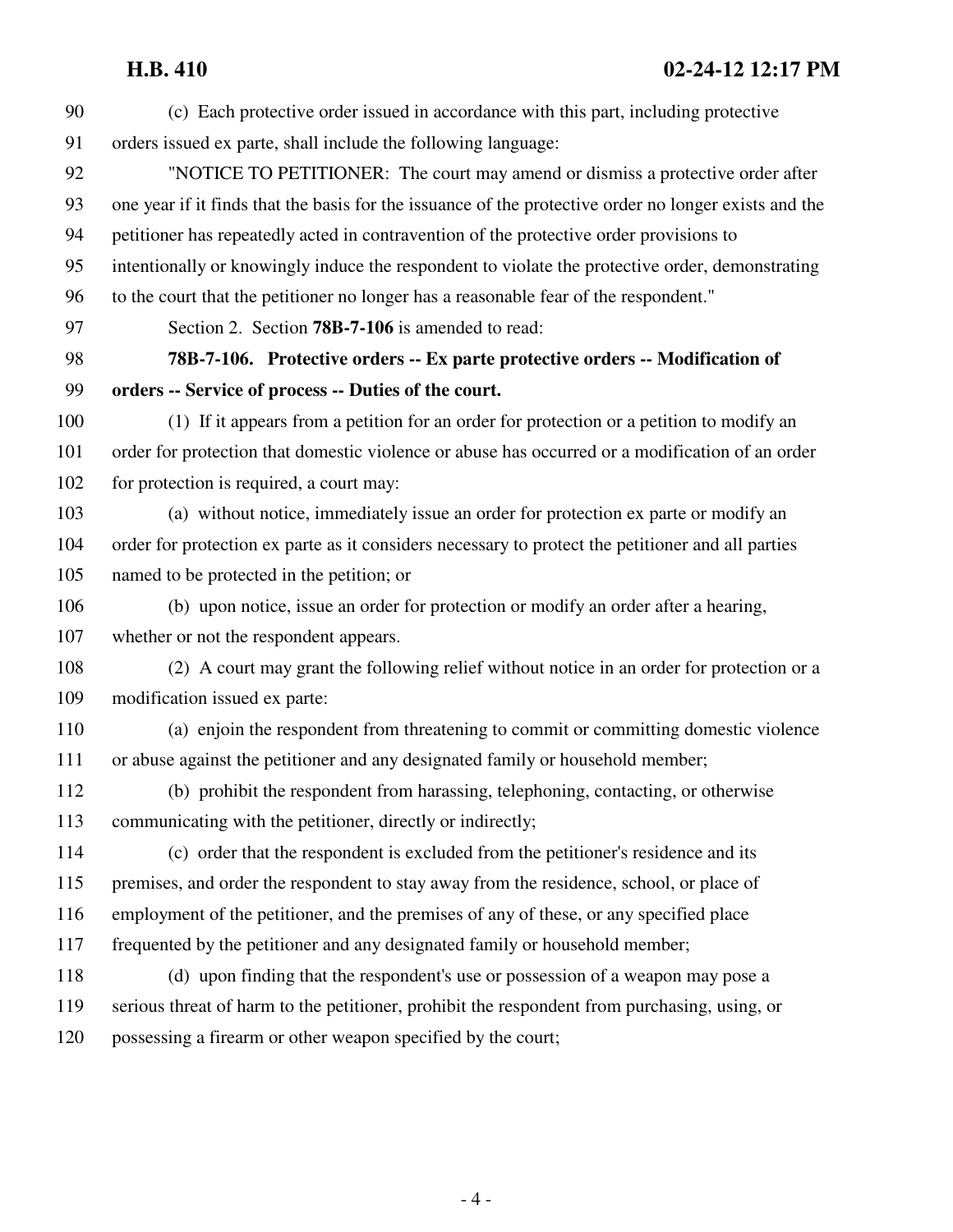| 121 | (e) order possession and use of an automobile and other essential personal effects, and            |
|-----|----------------------------------------------------------------------------------------------------|
| 122 | direct the appropriate law enforcement officer to accompany the petitioner to the residence of     |
| 123 | the parties to ensure that the petitioner is safely restored to possession of the residence,       |
| 124 | automobile, and other essential personal effects, or to supervise the petitioner's or respondent's |
| 125 | removal of personal belongings;                                                                    |
| 126 | (f) grant to the petitioner temporary custody of any minor children of the parties;                |
| 127 | (g) order the appointment of the office of the Guardian Ad Litem to represent the                  |
| 128 | interests of any minor children of the parties, if abuse or neglect of the minor children is       |
| 129 | alleged, or appoint a private guardian ad litem, if appropriate, pursuant to Section 78A-2-228;    |
| 130 | (h) order any further relief that the court considers necessary to provide for the safety          |
| 131 | and welfare of the petitioner and any designated family or household member; and                   |
| 132 | (i) if the petition requests child support or spousal support, at the hearing on the               |
| 133 | petition order both parties to provide verification of current income, including year-to-date pay  |
| 134 | stubs or employer statements of year-to-date or other period of earnings, as specified by the      |
| 135 | court, and complete copies of tax returns from at least the most recent year.                      |
| 136 | (3) If a court issues an ex parte protective order, the court shall include, in the                |
| 137 | documents to be served on the respondent, a description of the respondent's legal rights and an    |
| 138 | explanation of the legal consequences that issuance of a protective order may have on the          |
| 139 | respondent, including other penalties provided by statute.                                         |
| 140 | $[\langle 3\rangle]$ (4) A court may grant the following relief in an order for protection or a    |
| 141 | modification of an order after notice and hearing, whether or not the respondent appears:          |
| 142 | (a) grant the relief described in Subsection (2); and                                              |
| 143 | (b) specify arrangements for parent-time of any minor child by the respondent and                  |
| 144 | require supervision of that parent-time by a third party or deny parent-time if necessary to       |
| 145 | protect the safety of the petitioner or child.                                                     |
| 146 | $[\frac{4}{3}]$ (5) Following the protective order hearing, the court shall:                       |
| 147 | (a) as soon as possible, deliver the order to the county sheriff for service of process;           |
| 148 | (b) make reasonable efforts to ensure that the order for protection is understood by the           |
|     |                                                                                                    |
| 149 | petitioner, and the respondent, if present;                                                        |
| 150 | (c) transmit electronically, by the end of the next business day after the order is issued,        |
| 151 | a copy of the order for protection to the local law enforcement agency or agencies designated      |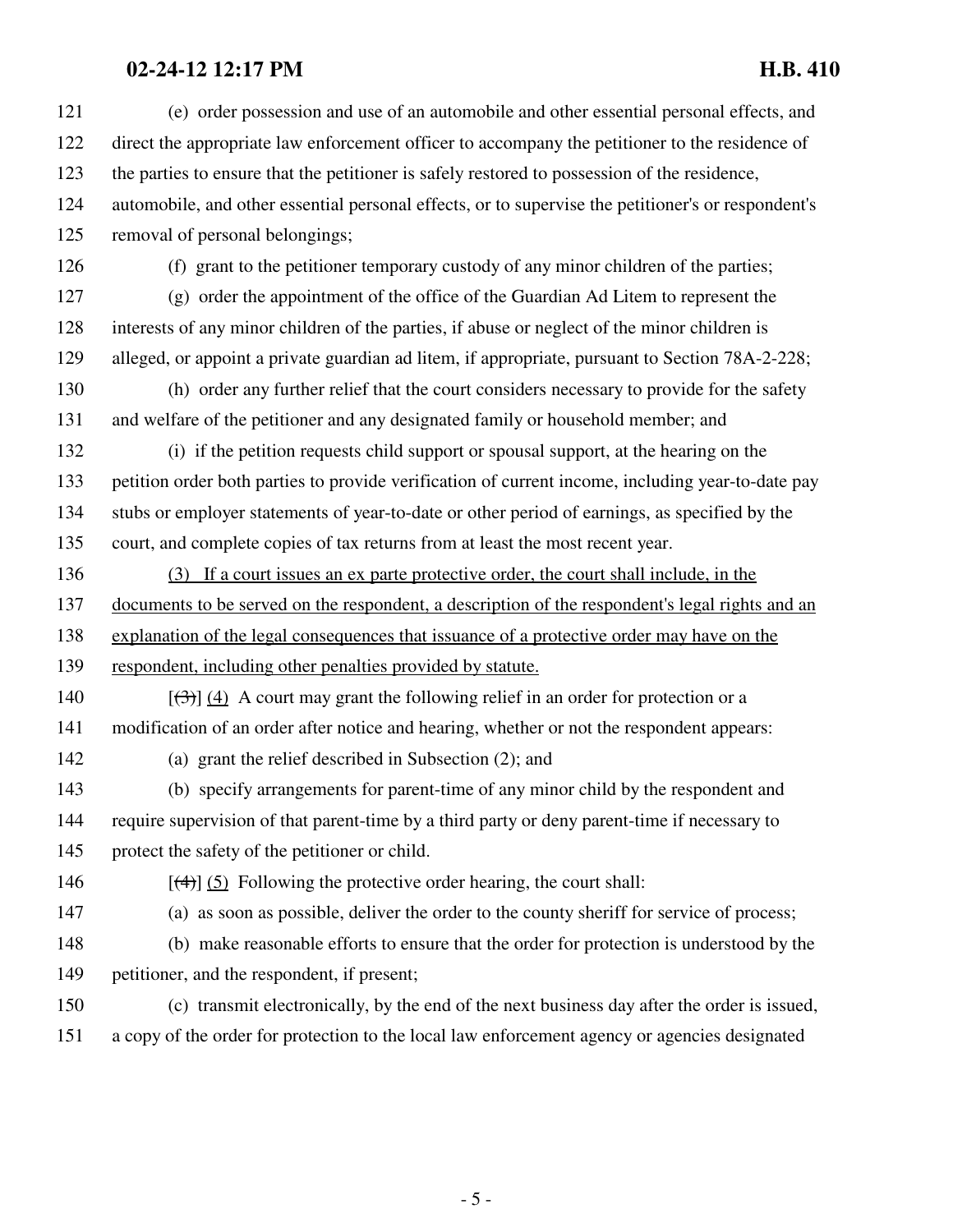## **H.B. 410 02-24-12 12:17 PM**

| 152 | by the petitioner; and                                                                                 |
|-----|--------------------------------------------------------------------------------------------------------|
| 153 | (d) transmit a copy of the order to the statewide domestic violence network described                  |
| 154 | in Section 78B-7-113.                                                                                  |
| 155 | $[56]$ (6) (a) Each protective order shall include two separate portions, one for                      |
| 156 | provisions, the violation of which are criminal offenses, and one for provisions, the violation of     |
| 157 | which are civil violations, as follows:                                                                |
| 158 | (i) criminal offenses are those under Subsections $(2)(a)$ through (e), and under                      |
| 159 | Subsection $(3)(a)$ as it refers to Subsections $(2)(a)$ through $(e)$ ; and                           |
| 160 | (ii) civil offenses are those under Subsections $(2)(f)$ , (h), and (i), and Subsection $(3)(a)$       |
| 161 | as it refers to Subsections $(2)(f)$ , (h), and (i).                                                   |
| 162 | (b) The criminal provision portion shall include a statement that violation of any                     |
| 163 | criminal provision is a class A misdemeanor.                                                           |
| 164 | (c) The civil provision portion shall include a notice that violation of or failure to                 |
| 165 | comply with a civil provision is subject to contempt proceedings.                                      |
| 166 | $[\left(6\right)]$ (7) The protective order shall include:                                             |
| 167 | (a) a designation of a specific date, determined by the court, when the civil portion of               |
| 168 | the protective order either expires or is scheduled for review by the court, which date may not        |
| 169 | exceed 150 days after the date the order is issued, unless the court indicates on the record the       |
| 170 | reason for setting a date beyond 150 days;                                                             |
| 171 | (b) information the petitioner is able to provide to facilitate identification of the                  |
| 172 | respondent, such as Social Security number, driver license number, date of birth, address,             |
| 173 | telephone number, and physical description; and                                                        |
| 174 | (c) a statement advising the petitioner that:                                                          |
| 175 | (i) after two years from the date of issuance of the protective order, a hearing may be                |
| 176 | held to dismiss the criminal portion of the protective order;                                          |
| 177 | (ii) the petitioner should, within the 30 days prior to the end of the two-year period,                |
| 178 | advise the court of the petitioner's current address for notice of any hearing; and                    |
| 179 | (iii) the address provided by the petitioner will not be made available to the respondent.             |
| 180 | $[\overline{(\tau)}]$ (8) Child support and spouse support orders issued as part of a protective order |
| 181 | are subject to mandatory income withholding under Title 62A, Chapter 11, Part 4, Income                |
| 182 | Withholding in IV-D Cases, and Title 62A, Chapter 11, Part 5, Income Withholding in Non                |
|     |                                                                                                        |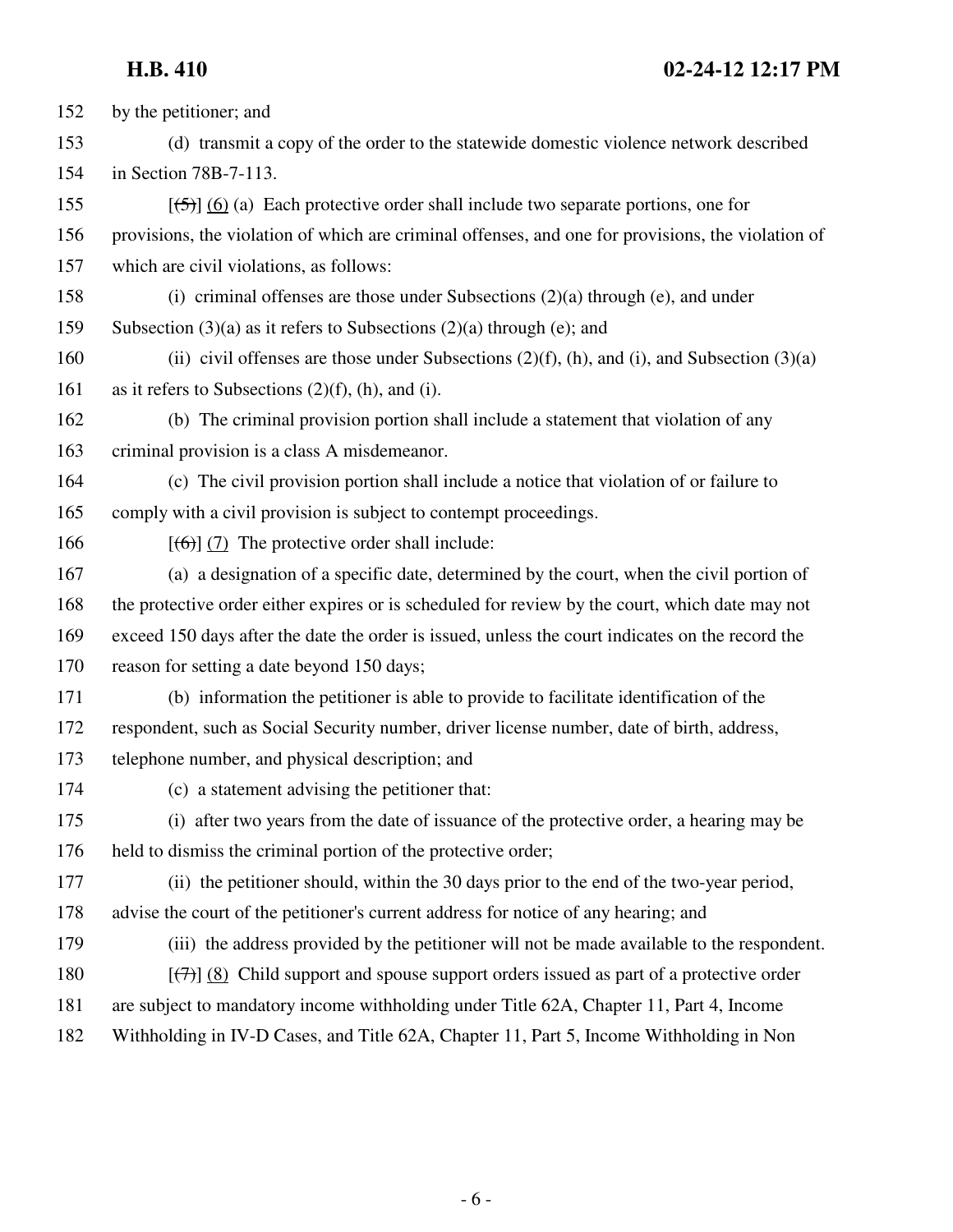183 IV-D Cases, except when the protective order is issued ex parte.

- 184  $[(8)$  (9) (a) The county sheriff that receives the order from the court, pursuant to 185 Subsection  $[\frac{15}{2}]$  (6)(a), shall provide expedited service for orders for protection issued in 186 accordance with this chapter, and shall transmit verification of service of process, when the 187 order has been served, to the statewide domestic violence network described in Section
- 188 78B-7-113.
- 189 (b) This section does not prohibit any law enforcement agency from providing service 190 of process if that law enforcement agency:
- 191 (i) has contact with the respondent and service by that law enforcement agency is 192 possible; or
- 193 (ii) determines that under the circumstances, providing service of process on the 194 respondent is in the best interests of the petitioner.
- 195  $[(9)$ ] (10) (a) When an order is served on a respondent in a jail or other holding facility, 196 the law enforcement agency managing the facility shall make a reasonable effort to provide 197 notice to the petitioner at the time the respondent is released from incarceration.
- 198 (b) Notification of the petitioner shall consist of a good faith reasonable effort to 199 provide notification, including mailing a copy of the notification to the last-known address of 200 the victim.
- 201  $[(10)(11)]$  A court may modify or vacate an order of protection or any provisions in 202 the order after notice and hearing, except that the criminal provisions of a protective order may 203 not be vacated within two years of issuance unless the petitioner:
- 204 (a) is personally served with notice of the hearing as provided in Rules 4 and 5, Utah 205 Rules of Civil Procedure, and the petitioner personally appears before the court and gives 206 specific consent to the vacation of the criminal provisions of the protective order; or
- 207 (b) submits a verified affidavit, stating agreement to the vacation of the criminal 208 provisions of the protective order.
- 209  $[(11)] (12)$  A protective order may be modified without a showing of substantial and 210 material change in circumstances.
- 211  $[(12)] (13)$  Insofar as the provisions of this chapter are more specific than the Utah 212 Rules of Civil Procedure, regarding protective orders, the provisions of this chapter govern. 213 Section 3. Section **78B-7-107** is amended to read: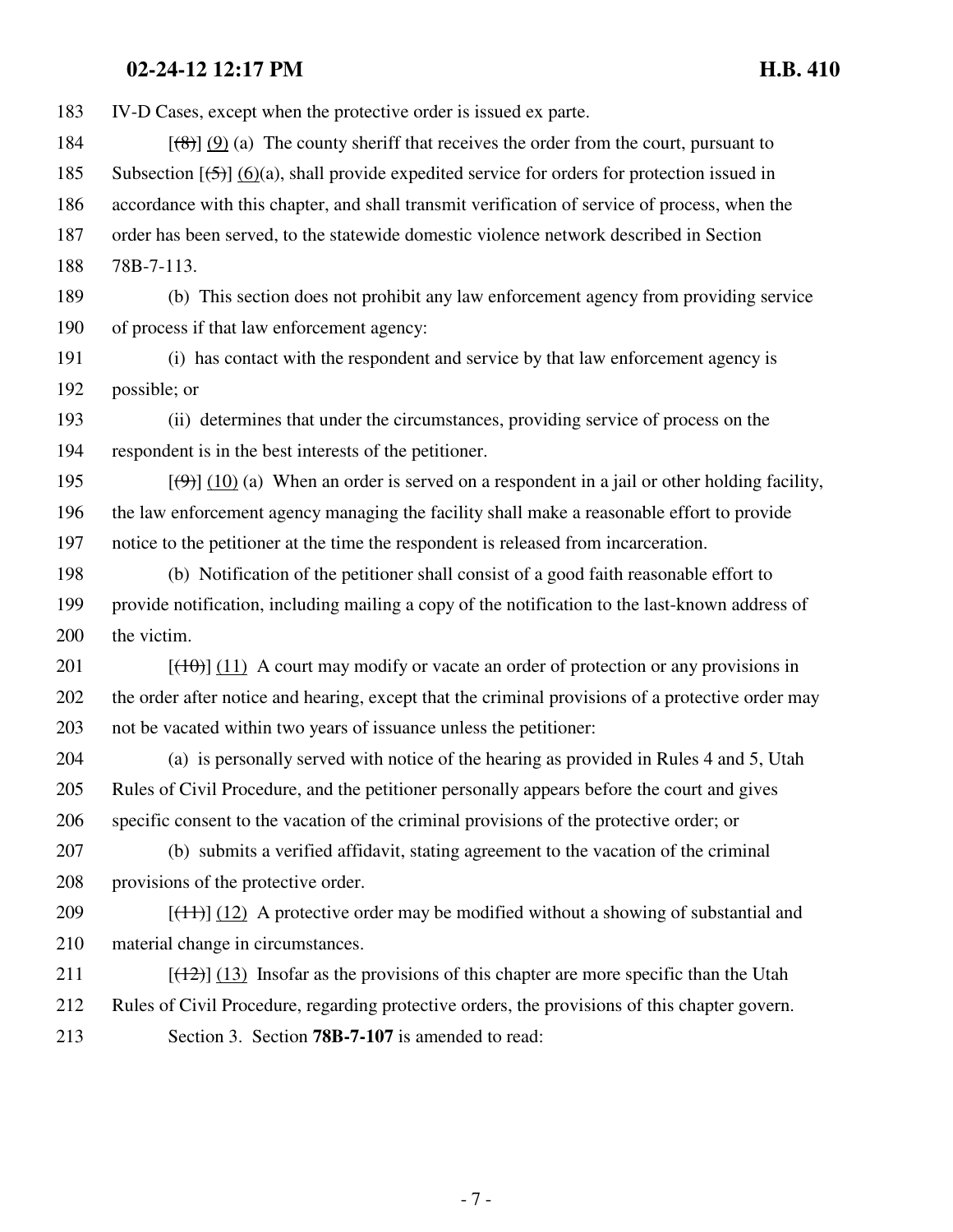## **H.B. 410 02-24-12 12:17 PM**

| 214 | 78B-7-107. Hearings on ex parte orders.                                                                   |
|-----|-----------------------------------------------------------------------------------------------------------|
| 215 | (1) (a) When a court issues an ex parte protective order the court shall set a date for a                 |
| 216 | hearing on the petition within 20 days after the ex parte order is issued.                                |
| 217 | (b) If at that hearing the court does not issue a protective order, the ex parte protective               |
| 218 | order shall expire, unless it is otherwise extended by the court. Extensions beyond the 20-day            |
| 219 | period may not by granted unless:                                                                         |
| 220 | (i) the petitioner is unable to be present at the hearing;                                                |
| 221 | (ii) the respondent has not been served;                                                                  |
| 222 | (iii) the respondent has had the opportunity to present a defense at the hearing;                         |
| 223 | (iv) the respondent requests that the ex parte order be extended; or                                      |
| 224 | (v) exigent circumstances exist.                                                                          |
| 225 | (c) Under no circumstances may an ex parte order be extended beyond 180 days from                         |
| 226 | the date of initial issuance.                                                                             |
| 227 | (d) If at that hearing the court issues a protective order, the ex parte protective order                 |
| 228 | remains in effect until service of process of the protective order is completed.                          |
| 229 | (e) A protective order issued after notice and a hearing is effective until further order of              |
| 230 | the court.                                                                                                |
| 231 | (f) If the hearing on the petition is heard by a commissioner, either the petitioner or                   |
| 232 | respondent may file an objection within 10 days of the entry of the recommended order and the             |
| 233 | assigned judge shall hold a hearing within 20 days of the filing of the objection.                        |
| 234 | (2) Upon a hearing under this section, the court may grant any of the relief described in                 |
| 235 | Section 78B-7-106.                                                                                        |
| 236 | (3) Before a court may accept a respondent's waiver of a protective order hearing on                      |
| 237 | the petition, the court shall explain to the respondent the respondent's legal rights and the legal       |
| 238 | consequences the respondent may experience if a protective order is issued by the court.                  |
| 239 | $[\langle 3\rangle]$ (4) When a court denies a petition for an ex parte protective order or a petition to |
| 240 | modify an order for protection ex parte, upon the request of the petitioner, the court shall set          |
| 241 | the matter for hearing and notify the petitioner and serve the respondent.                                |
| 242 | $[\frac{4}{3}]$ (5) A respondent who has been served with an ex parte protective order may seek           |
| 243 | to vacate the ex parte protective order prior to the hearing scheduled pursuant to Subsection             |
| 244 | $(1)(a)$ by filing a verified motion to vacate. The respondent's verified motion to vacate and a          |